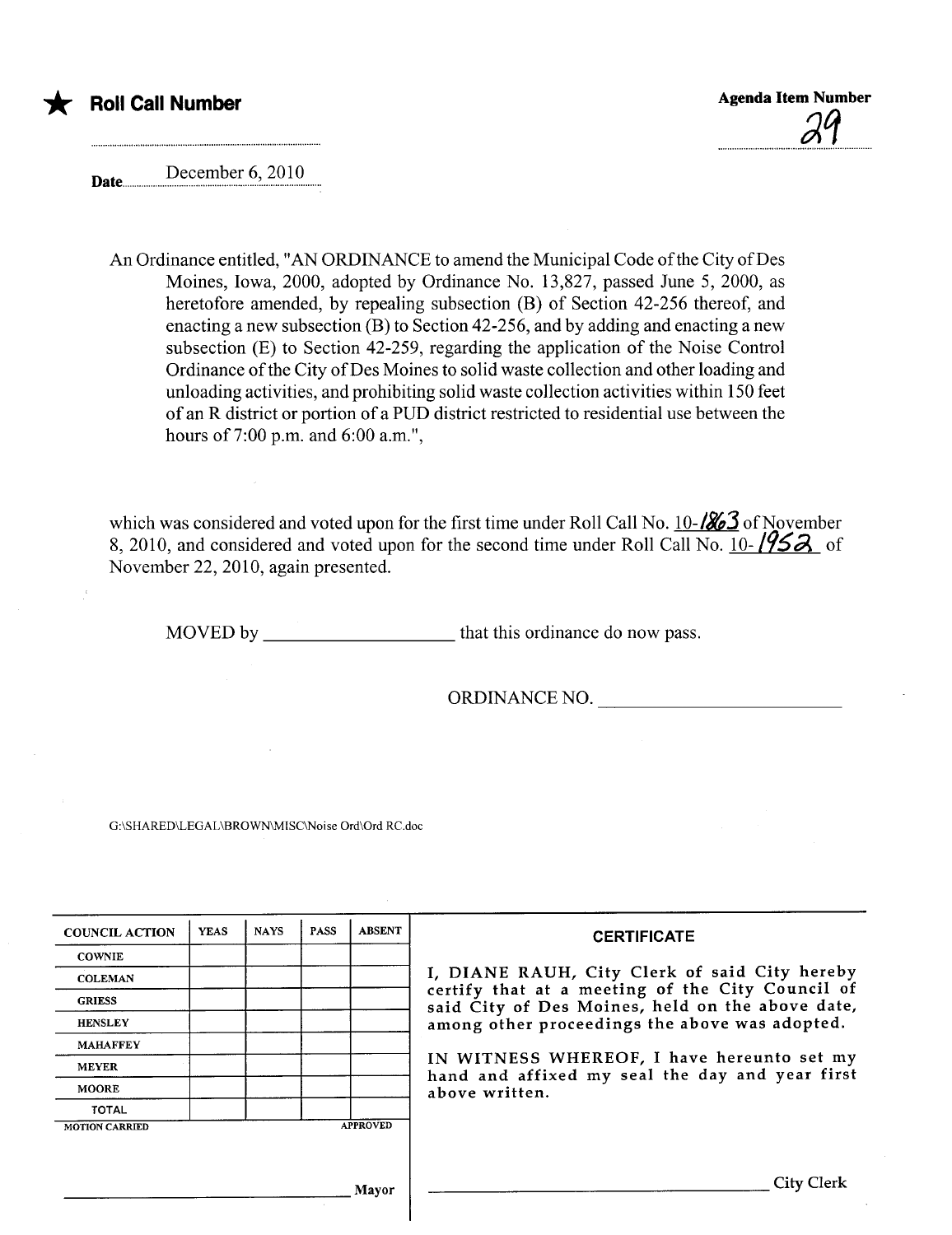

Roll Call Number  $\overline{\phantom{a}}$ 

November 22, 2010 Date.

An Ordinance entitled, "AN ORDINANCE to amend the Municipal Code of the City of Des Moines, Iowa, 2000, adopted by Ordinance No. 13,827, passed June 5, 2000, as heretofore amended, by repealing subsection (B) of Section 42-256 thereof, and enacting a new subsection (B) to Section 42-256, and by adding and enacting a new subsection (E) to Section 42-259, regarding the application of the Noise Control Ordinance of the City of Des Moines to solid waste collection and other loading and unloading activities, and prohibiting solid waste collection activities within 150 feet of an R district or portion of a PUD district restricted to residential use between the hours of 7:00 p.m. and 6:00 a.m.",

which was considered and voted for the first time upon under Roll Call No. 10- $\frac{18}{66}$  November 8, 2010; again presented.

MOVED by second vote for passage; refer to the  $\beta$ ity Manager to report on questions raised by Mr. Jones. that this ordinance be considered and given

(Second of three required readings)

G:\SHARED\LEGAL\BROWN\MISC\Noise Ord\Ord RC.doc

| <b>YEAS</b> | <b>NAYS</b> | <b>PASS</b> | <b>ABSENT</b>   |
|-------------|-------------|-------------|-----------------|
|             |             |             |                 |
|             |             |             |                 |
|             |             |             |                 |
|             |             |             |                 |
|             |             |             |                 |
|             |             |             |                 |
|             |             |             |                 |
|             |             |             |                 |
|             |             |             | <b>APPROVED</b> |
|             |             |             |                 |

#### **CERTIFICATE**

I, DIANE RAUH, City Clerk of said City hereby certify that at a meeting of the City Council of said City of Des Moines, held on the above date, among other proceedings the above was adopted.

IN WITNESS WHEREOF, I have hereunto set my hand and affixed my seal the day and year first above written.

rané Fauch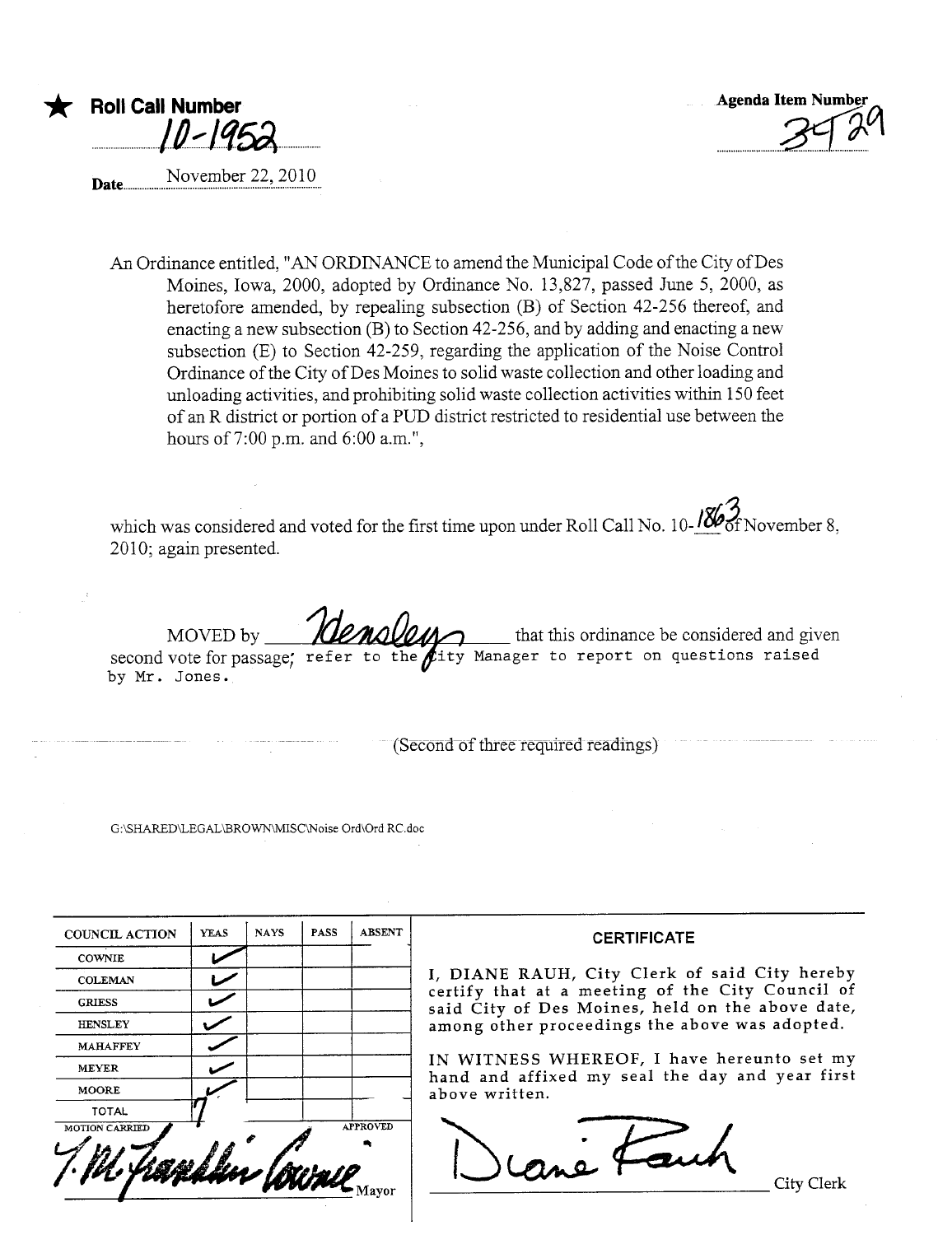

# **AGENDA HEADING:**

Amending Section 42-256 of the Noise Ordinance regarding trash collection activities.

## **SYNOPSIS:**

Recommend approval of changes in the sound ordinance which more clearly prohibits the use of a vehicle for the purpose of solid waste collection to pick up or empty a dumpster or other container within 150 feet of a Residential District or portion of a "PUD" restricted to residential use between the hours of 7:00 p.m. and 6:00 a.m. This proposed change permits solid waste collection one hour earlier than the present ordinance which does not permit pick up before 7:00 a.m.

## FISCAL IMPACT: NONE

## ADDITIONAL INFORMATION:

At the April 12, 2010 Council meeting, representatives of the South Park Neighborhood Association appeared to discuss the City's present noise ordinance as it relates to garbage trucks or other motor vehicles engaged with solid waste collection prior to 7:00 a.m. At this meeting, Council directed staff to review the ordinance to see if any amendments could be recommended.

Staff met with the Metro Waste Authority Director along with two commercial solid waste collector representatives to discuss the current noise ordinance as it relates to truck noise. Several items were discussed including the landfill hours, safety and the changing layout of Des Moines. Both representatives explained that to safely service commercial customers throughout Des Moines, stops must occur before 7:00 a.m. in numerous locations because of parked cars blocking access to containers. People and vehicular traffic also become safety issues.

Upon review, staff has determined to amend Section 42-256 of the Noise Ordinance to permit solid waste collections from 6:00 a.m. to 7:00 p.m. Trash pickup at elementary and secondary schools and hospitals is recommended to be exempt from this requirement and the City Manager or the Manager's designee may grant exceptions to this limitation on the timing of trash pickup where such exception is necessary to avoid an unreasonable risk.

If approved by Council, this amendment shall be in full force and effect on March 1, 2011.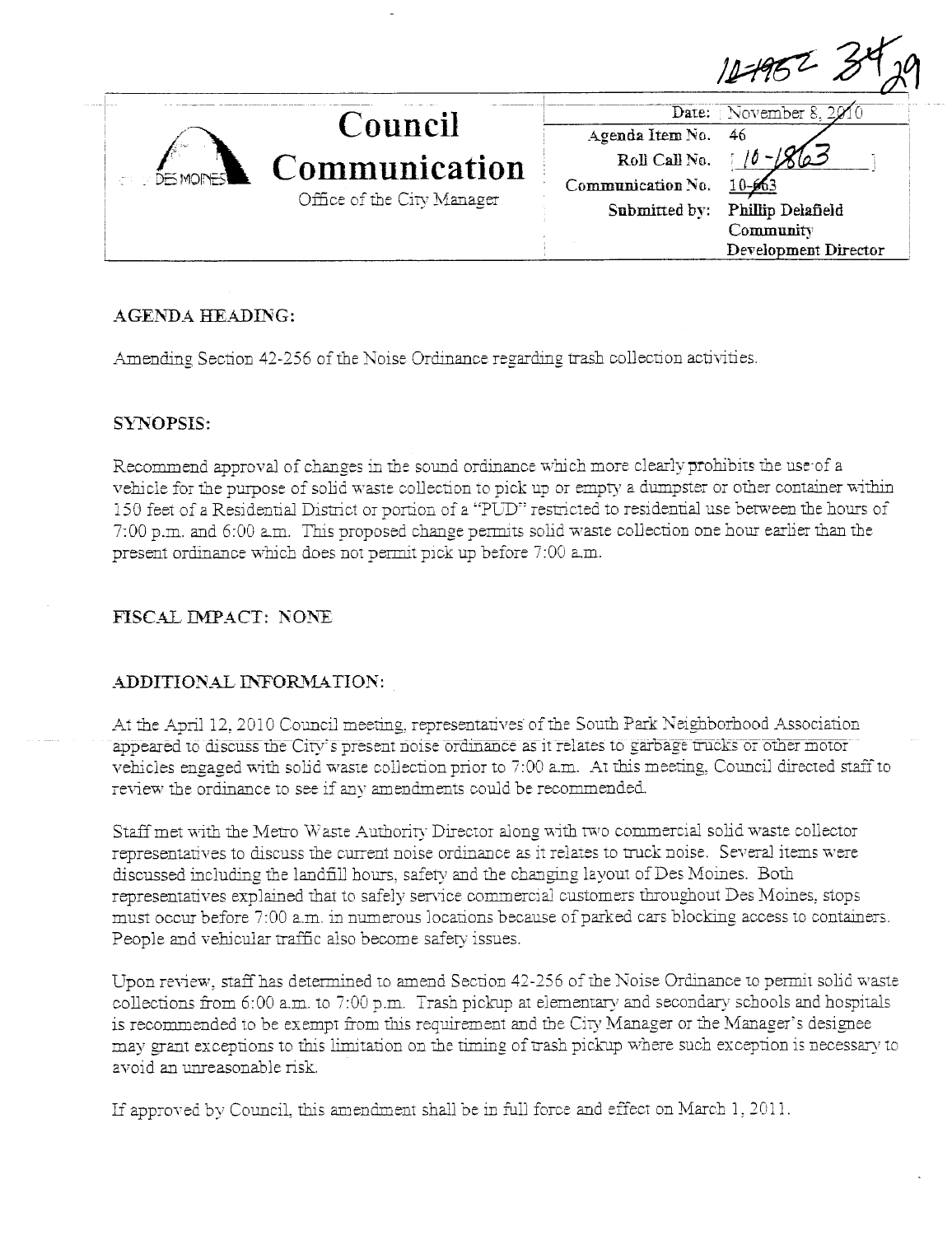## PREVIOUS COUNCIL ACTION(S):

Date: April 12, 2010

#### Roll Call Number: 10-547

Action: Request from Council Member Brian Meyer to speak regarding noise issues in the South Park Neighborhood. Moved by Meyer to refer to the City Manager to review the current ordinances and existing Consent Decree and work with South Park and other Neighborhood Associations regarding the noise created by garbage trucks, parking lot maintenance vehicles and the loading and unloading of trucks in the early morning hours. Motion Carried 7-0.

Council Communication No. 10-663

Page 2 of 2

## BOARD/COMMISSION ACTION(S): NONE

## ANTICIPATED ACTIONS AND FUTURE COMMITMENTS: NONE

For more information on this and other agenda items, please call the City Clerk's Office at 515-283-4209 or visit the Clerk's Office on the second floor of City Hall, 400 Robert D. Ray Drive. Council agendas are available to the public at the City Clerk's Office on Thursday afternoon preceding Monday's Council meeting. Citizens can also request to receive meeting notices and agendas by email by calling the Clerk's Office or sending their request via email to cityclerk@dmgov.org.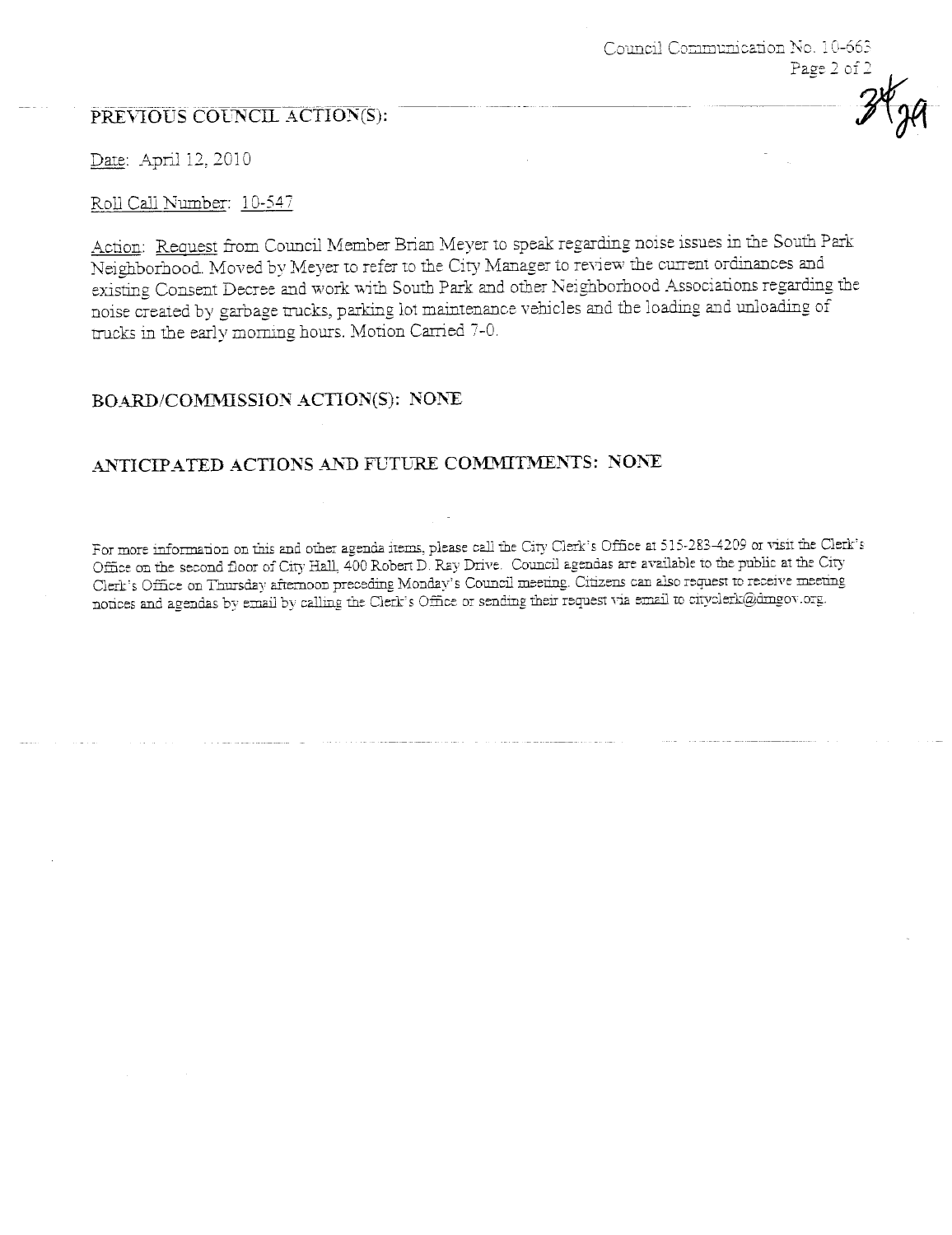$10-1863$ 

## ORDINANCE NO.

AN ORDINANCE to amend the Municipal Code of the City of Des Moines. Iowa, 2000. adopted by Ordinance No. 13,827, passed June 5, 2000, as heretofore amended, by repealing subsection (B) of Section 42-256 thereof, and enacting a new subsection  $(B)$  to Section 42-256, and by adding and enacting a new subsection  $(E)$  to Section 42-259, regarding the application of the Noise Control Ordinance of the City of Des Moines to solid waste collection and other loading and unloading activities, and prohibiting solid waste collection activities within 150 feet of an R district or portion of a PUD district restricted to residential use between the hours of 7:00 p.m. and 6:00 a.m.

BE IT ORDAINED by the City Council of the City of Des Moines, Iowa:

Section 1. That the Municipal Code of the City of Des Moines, Iowa, 2000, adopted by

Ordinance No. 13,827, passed June 5, 2000, as amended by Ordinance No. 14,746 passed February

25, 2008, and by Ordinance No. 14,752 passed April 7, 2008, be and is hereby amended by repealing

subsection (B) of Section 42-256 thereof, and enacting a new subsection (B) to Section 42-256, and

by adding and enacting a new subsection (E) to Section 42-259, regarding the application of the

Noise Control Ordinance of the City of Des Moines to solid waste collection and other loading and

unloading activities, and prohibiting solid waste collection activities within 150 feet of an R district

or portion of a PUD district restricted to residential use between the hours of 7:00 p.m. and 6:00

a.m., as follows:

#### Sec. 42-256. Specific activities prohibited.

 $(B)$ Loading and unloading. No person shall so load, unload, open, close or handle boxes, crates, containers, building materials, garbage cans, or similar objects between the hours of 7:00 p.m. and  $76:00$  a.m. the following morning as to create a noise disturbance across a residential real property boundary or within a noise sensitive area. This subsection shall not apply to the engine noise generated by the activities covered regulated by section 42-259 of this article.

## Sec. 42-259. Motorized vehicles.

No person operating or in control of a garbage truck or other motor vehicle engaged  $(E)$